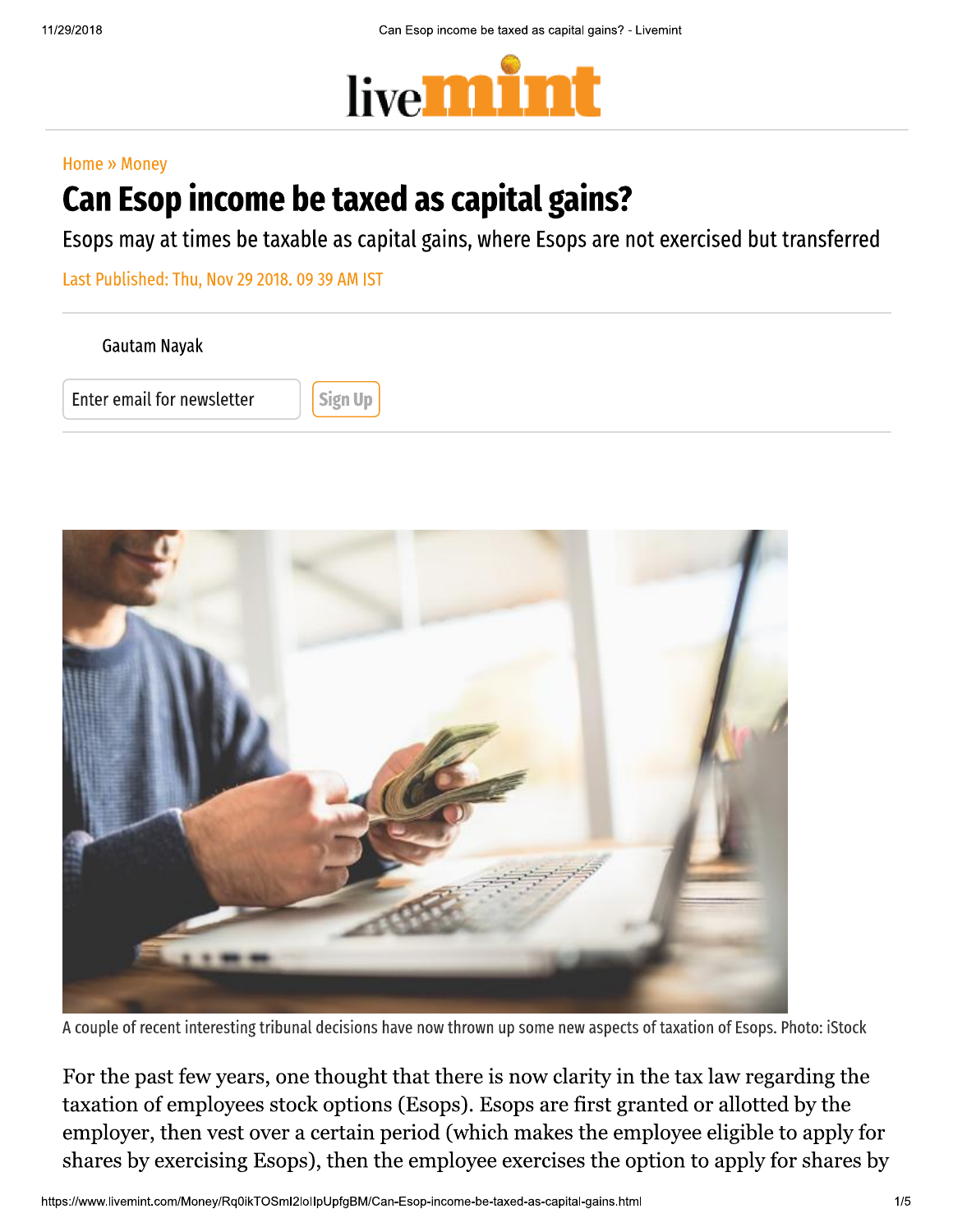#### $U18$  Can Es Can Esop income be taxed as capital gains? - Livemint

paying the exercise price, and finally the shares are allotted by the company. The law provides that the benefit arising due to Esop is taxable as a perquisite in the year of exercise of Esop, and the difference between the fair market value of the shares on the date of exercise and the exercise price is the taxable value. A couple of recent interesting tribunal decisions have now thrown up some new aspects of **taxation of Esops.** 

In a recent case before the Bangalore Tribunal, an employee had been granted Esops at different points of time by his employer's holding company. These had not been exercised by the employee, though Esops had vested. The holding company entered into an option transfer agreement with the employee, transferring Esops held by the employee to the holding company.

The employee treated the gains arising on transfer of Esops as capital gains, with gains on Esops granted more than three years before being treated as long term. Since the employee had invested in capital gains bonds, he claimed exemption for **long-term** capital gains (LTCG).

The tax officer treated the gains as short-term capital gains (STCG), treating Esops as having been exercised on the date of transfer of the options and, therefore, denied the exemption for investment in capital gains bonds. In appeal, the commissioner (appeals), the first appellate authority, confirmed the treatment of the entire capital gains as STCG, taking a view that the date of acquisition of Esops was the date of vesting, and not the date of grant.

The tribunal noted that this was not a case of exercise of Esops, followed by transfer of the allotted shares, but was a case of transfer of Esops without exercise of the options. It noted that Esops were valuable rights to exercise and receive allotment of shares. According to the tribunal, the employee held these rights from the date of grant, and not from the date of vesting. The tribunal, therefore, confirmed the treatment of capital gains on Esops granted more than three years before the transfer of Esops as LTCG.

The interesting aspect that this case confirms is that in a situation where Esops are not exercised at all, but are transferred, the gains are not taxable as a perquisite in the hands of the employee, but as capital gains. Further, the long-term or short-term nature of the capital gains is to be gauged with reference to the date of grant of Esops, and not the date of vesting of Esops.

the employment of the company, an<br>otherwise lapsed on cessation. There<br>agreement, and the shares were allo<br>https://www.livemint.com/Money/Rq0ikTOSml2lollpUpfgBM/Can The other interesting tribunal decision was a case where the promoter of a company left the employment of the company, and exercised his outstanding Esops, which would have otherwise lapsed on cessation. There were certain conditions laid down in the separation agreement, and the shares were allotted only on compliance with these conditions, after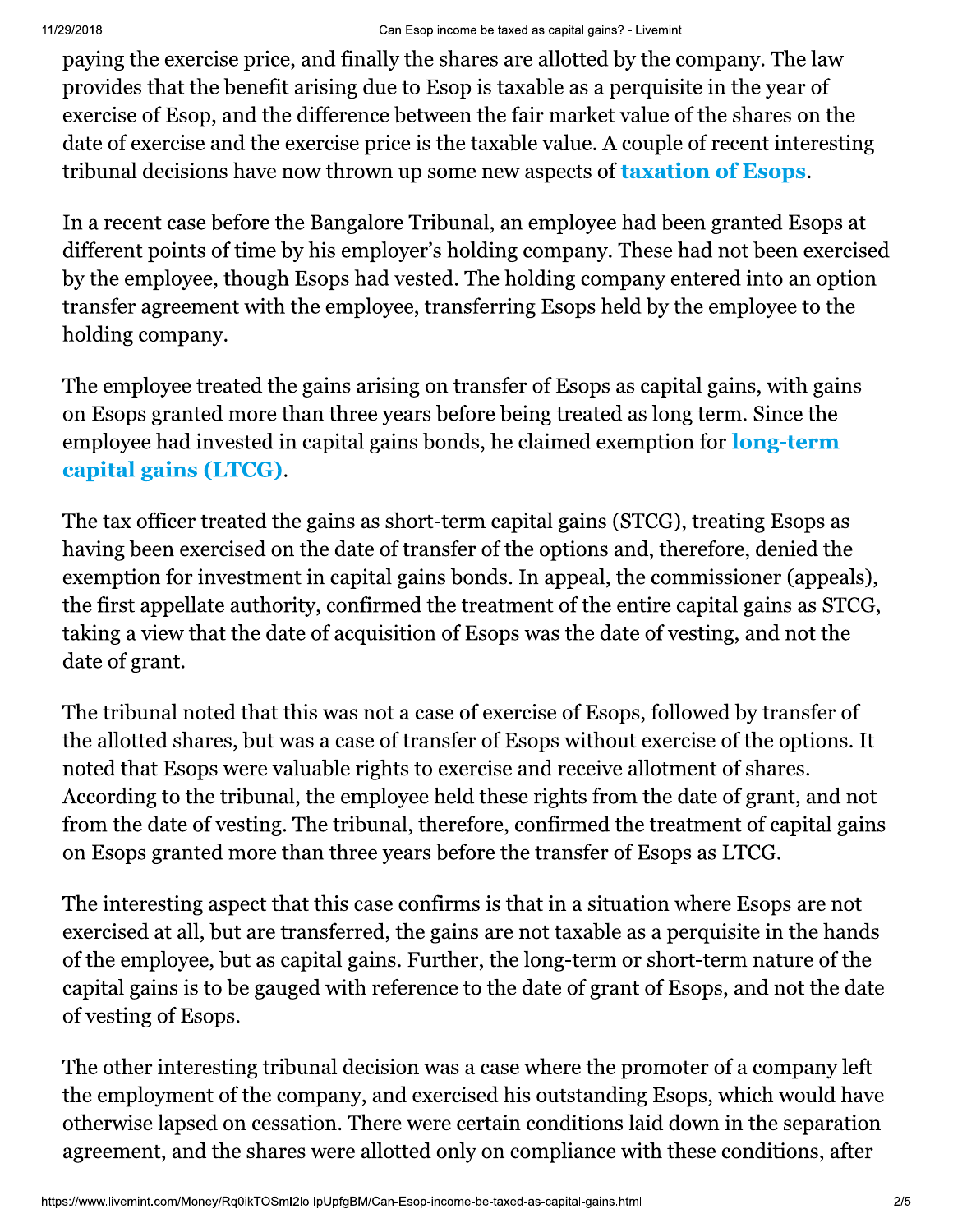six months from the date on which the options were exercised. Tax was deducted at source by the company on the value of Esop perquisite only on the date of allotment of the shares.

According to the tax authorities, the tax on Esop perquisite ought to have been deducted by the company when the promoter exercised the options, and not when the shares were actually allotted to him.

The tribunal observed that mere exercise of Esops was not sufficient, but certain essential conditions linked to Esops also had to be complied with, for the benefit to accrue to the promoter. It was only when those conditions were complied with, that the shares were allotted, and the benefit was received by the promoter. According to the tribunal, the with holding tax obligation was triggered only on the date of allotment of the shares by the company, and not on the date of exercise of Esops.

Therefore, from these decisions, it is clear that the taxation of the value of Esops is not necessarily always as a perquisite, but may at times be taxable as capital gains, where Esops are not exercised but are transferred. Further, the point of taxation of Esops is not the date of exercise of the option under Esops, but the actual date of allotment of the shares pursuant to such exercise of Esops.

#### Gautam Nayak is a chartered accountant

#### First Published: Thu, Nov 29 2018. 09 33 AM IST



#### **EDITOR'S PICKS »**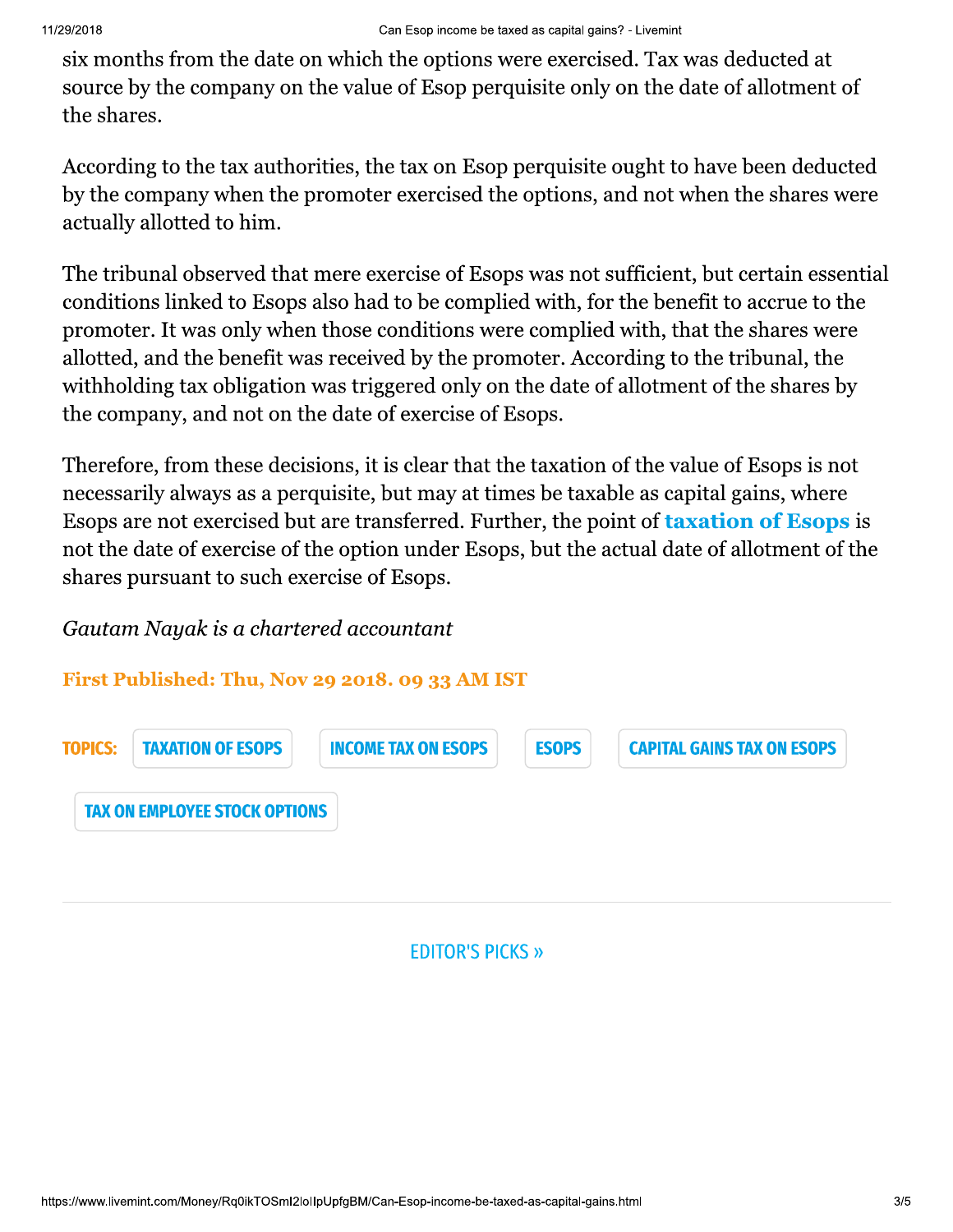### How to make sense of the Mizoram matrix





RBI checking Yes Bank loan exposure to IL&FS, DHFL, NBFCs

How Rajasthan has fared under the BJP-Congress pendulum

|                                                                                                      | <b>Home</b>           | <b>Lounge</b>                     | <b>Specials</b>    |
|------------------------------------------------------------------------------------------------------|-----------------------|-----------------------------------|--------------------|
|                                                                                                      | <b>Companies</b>      | Multimedia                        | <b>Technology</b>  |
|                                                                                                      | <b>Opinion</b>        | <b>Money</b>                      | <b>Contact Us</b>  |
|                                                                                                      | <b>Industry</b>       | <b>Science</b>                    | <b>About Us</b>    |
|                                                                                                      | <b>Politics</b>       | <b>Education</b>                  | <b>Advertising</b> |
|                                                                                                      | <b>Consumer</b>       | <b>Sports</b>                     | <b>Mint Apps</b>   |
|                                                                                                      |                       |                                   |                    |
|                                                                                                      | <b>Sitemap</b>        | <b>Brand Stories</b>              |                    |
|                                                                                                      | <b>DesiMartini</b>    | Livehindustan                     |                    |
|                                                                                                      | <b>Shine</b>          | <b>Subscribe</b>                  |                    |
|                                                                                                      | <b>Hindustantimes</b> | <b>HT Brand Studio</b>            |                    |
|                                                                                                      | <b>Syndication</b>    | <b>HT Brand Leadership Series</b> |                    |
|                                                                                                      | <b>HT Punjabi</b>     |                                   |                    |
|                                                                                                      |                       |                                   |                    |
| https://www.livemint.com/Money/Rq0ikTOSml2lollpUpfgBM/Can-Esop-income-be-taxed-as-capital-gains.html |                       |                                   |                    |
|                                                                                                      |                       |                                   |                    |
|                                                                                                      |                       |                                   |                    |
|                                                                                                      |                       |                                   |                    |
|                                                                                                      |                       |                                   |                    |
|                                                                                                      |                       |                                   |                    |